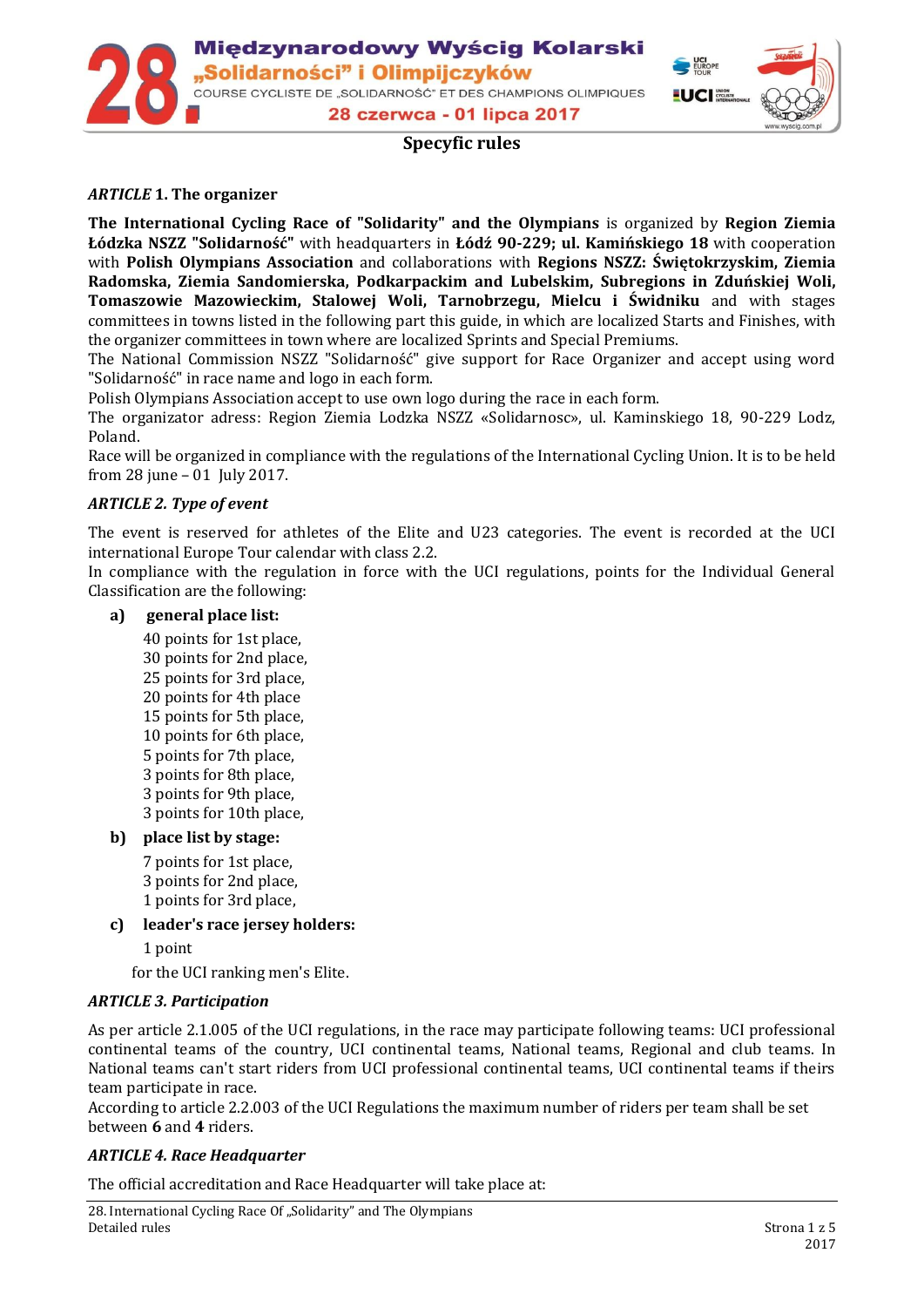#### **BOUTIQUE HOTEL'S I ul. Milionowa 25 93-193 Łódź tel. 42 684 75 10**

The official accreditations, the confirmation of the starting riders and the collection of the race number by the sport directors with license is scheduled on **Tuesday 27 June 2017, from 4.00 to 6.30 pm at the Race Headquarter in BOUTIQUE HOTEL'S I.**

They are obliged have current valid license issued by a UCI.

Meeting of the Organization Management together with the Jury Commissaries and Sporting Managers (Team Meeting), organized according with article 1.2.087 of the UCI Regulations will be held at **7.00** p.m. at:

> **BOUTIQUE HOTEL'S I ul. Milionowa 25 93-193 Łódź tel. 42 684 75 10**

### *ARTICLE 5. RACE - RADIO*

Race information will be broadcast by Race Radio. Race Radio will be available on the FM frequency of **82,1250 Mhz.**

The teams' accredited vehicles will be equipped with radios and car numbers at the Technical Meeting with the Race Management, the Commissaires' Panel and the Team Managers on **27 June 2017.** The other accredited vehicles will be equipped with radio between **4.00 p.m**. and **6.30 p.m**. in the Race Office at the Hotel IBIS.

#### *ARTICLE 6. Neutral Technical Support*

The neutral support is taken care of by means of three vehicles. In race will be participate sag wagon, too.

#### *ARTICLE 7. Time limits*

1. The time limit for all stages will amount to 8%.

According to the article 2.6.032 UCI Regulations the time limit may be increased after having sought the advice by the Panel of Commissaries with the The Organizer.

### *ARTICLE 8. Incidents during the last 3 km*

The article 2.6.027 of the UCI Regulations, incidents during the last 3 km of the race will apply on all stages.

### *ARTICLE 9. Classifications*

The following classifications will be issued:

### **a) Individual General Classification by Time**

According with articles 2.6.014 and 2.6.015 UCI Regulations Individual General Classification by Time is made out by the times as recorded by the timekeeper-commissaires on each stages by each competitor with bonuses and penalties.

The time will be recorded on finish line on each stage.

Where two or more riders make the same time in **Individual General Classification by Time**, the placing obtained in each stage shall be added. If the result is still tied the place obtained in the last stage ridden shall be taken into consideration.

The leader of this classification shall be required to wear the **YELLOW** JERSEY.

### **b) General Classification by Points**

This classification will be determined by adding points for place gained on finish line of the 5 stages and in the each Sprint and Special Premium.

The each arrival (the finish line) the following points shall be attributed:

## **10, 8, 6, 5, 4, 3, 2 i 1 point for first 8** classified **raiders.**

For the first 3 places on each Sprint and Special Premiums on each stage will assign following points**: 3, 2 and 1 point for first 3** classified riders.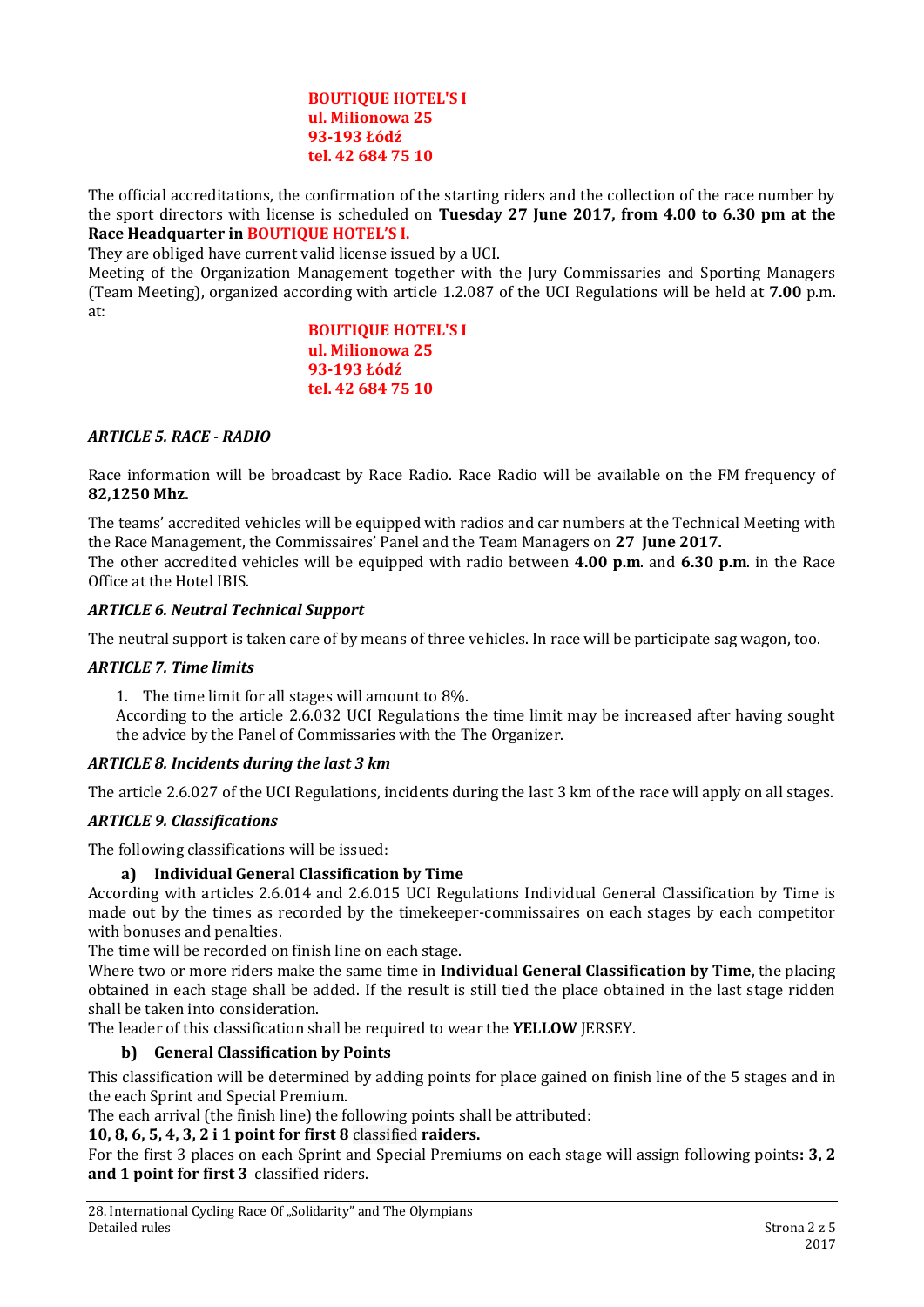According with article 2.6.016 UCI Regulations the following criteria shall be applied in order until the riders are separated:

1. Number of stage wins.

2. Number of wins in Sprints and Special Premiums.

3. Highest place in the Individual General Classification by Time.

Rider receive the prize in the final **General Classification by Points** if he have to complete the entire race within regulatory time.

The leader of this classification shall be required to wear the **WHITE** JERSEY**.**

**Note:** Points in the final General Classification by Points will assign on: Sprints, Special Premiums and finish line. For place on Special Premiums wouldn't assign temporary bonuses.

## **c) General Climber's Classification**

General Climber's Classification will be based on **7** mountain primes.

On the 2nd and 3rd stage each climbs will attributed following points on the following scale:

1 place – 3 pts

2 place – 2 pts

3 place – 1 pts

On the 4th stage each climbs will attributed following points on the following scale:

1 place – 5 pts

2 place – 3 pts

- 3 place 2 pts
- 4 place 1 pts

General Climber's Classification is calculated on the sum basis on the sum of the points gained on every climbs.

The leader of this classification shall be required to wear the jersey received from the organizers.

In accordance with article 2.6.017 UCI Regulations, in the event of a tie in the **General Climber's Classification**, the following criteria shall be applied until the riders are separated:

1. Number of first places on climbs.

2. Highest place in Individual General Classification by Time.

Rider receive the prize in the final **General Climber's Classification** if he have to complete the entire race within regulatory time.

The leader of this classification shall be required to wear the **GREEN JERSEY.**

### **d) General Young Rider Classification**

In this classification carried out according to the rules of Individual General Classification by Time on time only riders born on or after 1 January **1995** may take part.

The leader of this classification shall be required to wear the **BLUE** JERSEY.

### **e) General Team Classification**

According with article 2.6.016 UCI Regulations General Team Classification for the day is calculated on the basis of the sum of three best individual times from each team. In the event of a tie, the times shall be separated by the sum of the places acquired by the three best placed riders on the stage. If the teams are still tied, they shall be separated by the placing of their best rider in the currently stage classification.

The **General Team Classification** is calculated on basis of the sum of the three best individual times from each team in each stage ridden. If the event of a tie the following criteria shall be applied until the team are separated:

1. Number of the places in the daily team classification.

2. Number of second places in the daily team classification, etc.

If there is still tie, the team shall be separated by the higher place of their best rider in the Individual General Classification by Time.

Any team with fewer than three cyclist will be eliminated from the general classification.

### **f) Order of Classifications**

The priority of classification jersey is as follows:

- 1. Individual General Classification by Time
- 2. General Classification by Points
- 3. General climber's classification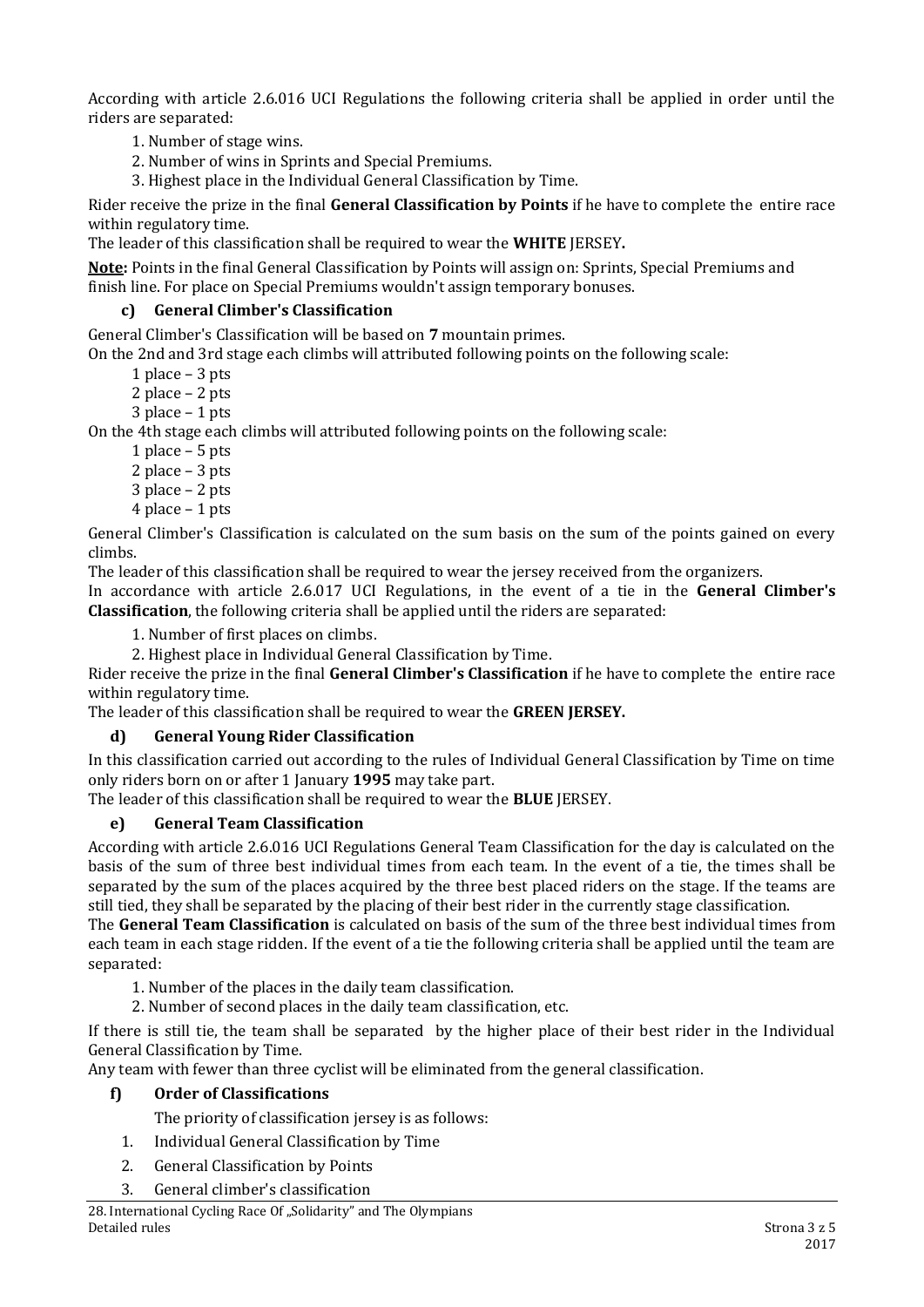4. General Young Rider Classification

# *ARTICLE 10. Bonuses*

Bonuses, applied only in the Individual General Classification by Time and General Young Rider Classification, are attributed for first three riders on the finish line each stages and Sprint:

– on the finishes following stages: 1 and 1 are awarded to the 3 first classified riders respectively 6'', 4'' and  $2''$ .

– on the finishes following stages: 3,4 and 5 are awarded to the 3 first classified riders respectively 10'', 6'' and 4''.

– on each Sprint are awarded to the first 3 classified riders respectively 3'', 2'' and 1''.

# *ARTICLE 11. Antidoping*

Antidoping control will be carried out with accordance the UCI Antidoping Regulations. Place antidoping tests will be included in the another communication.

# *ARTICLE 12. Official Awards ceremony*

During each stage will be carry out two Official Awards Ceremony:

- on each start (without first stage) General Team Classification

- on each finish other individual classifications (without last stage when will be carry out decoration all classifications)

In accordance with article 1.2.112 of the UCI regulations, the following riders must every day attend the official awards ceremony on finish:

1. The first 3 on the stage.

2. The leaders of the following individuals classifications:

Individual General Classification by Time

General Classification by Points

general climber's classification

General Young Rider Classification

General Jubilee Classification

(if rider is leader few classification only he come on award ceremony).

The riders will present themselves at the podium in a time limit of **maximum 5 minutes** after crossing the finish line.

At the finish of the final stage to the above riders the following riders must also presents themselves:

- 1. The first 3 of the stage.
- 2. The first 3 of the Individual General Classification by Time.
- 3. The leaders of the following secondary classifications:

General Classification by Points

general climber's classification

General Young Rider Classification

General Team Classification.

During each Official Awards Ceremony leaders in each classification will decorate special jersey which must give it back to the organizers. If rider is leader only one classification he take to own receives proper jersey and he shall attend in it on suitable stage, official awards ceremony, at interview and at press conference.

If rider is leading more than one classification he is obligated wear jersey of the higher classification and only it he take from the organizer.

Subsequent classification jersey will then be awarded to the next best-placed rider in this classification. 10 minutes before start to each stage (without first stage) must be decoration on the podium the best team in General Team Classification and they Sport Director and will be present leaders all individual classification also.

# *ARTICLE 13. Penalties*

The UCI penalty scale is the only one applicable.